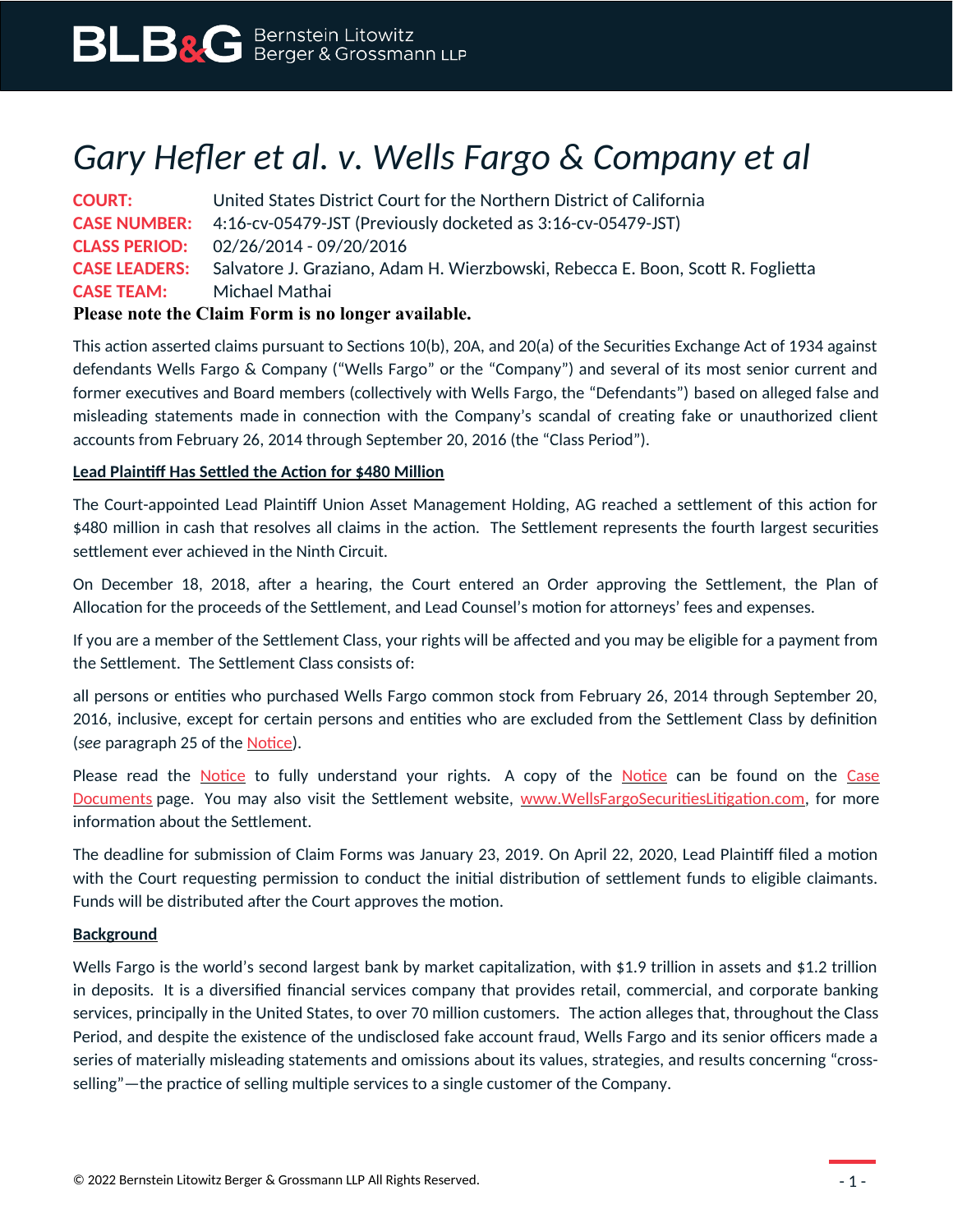

Specifically, Lead Plaintiff alleges that, throughout the Class Period, Wells Fargo falsely touted the Company's crossselling practices by repeatedly representing that its culture was focused around giving customers services that they valued and needed and that its efforts were highly successful and a key driver of strong financial results. However, after years of maintaining these assurances, various regulators and Wells Fargo suddenly revealed on September 8, 2016 that several regulatory investigations had culminated in findings that Wells Fargo employees secretly and illegally had been opening millions of unauthorized accounts for existing Wells Fargo customers in order to hit performance targets. Additional disclosures continued throughout the next two weeks, including admissions by then-CEO John Stumpf in congressional testimony that the Company's highest executives, including himself and the Board, knew about the fake account fraud on a "significant scale" by 2013. As a result of these disclosures, the price of the Company's stock plummeted, causing substantial investor losses.

On January 5, 2017, the Honorable Jon S. Tigar of the Northern District of California appointed Union Asset Management Holding AG as Lead Plaintiff, and on May 27, 2017 appointed Bernstein Litowitz Berger & Grossmann LLP as Lead Counsel. Motion to dismiss briefing was completed on September 25, 2017. On February 27, 2018, the Court issued an opinion upholding the Plaintiff's complaint and refusing to dismiss the bulk of the allegations against the bank and its former and current executives.

On May 4, 2018, the parties announced that they had reached a settlement-in-principle of \$480 million in cash to resolve the case. On July 31, 2018, Lead Plaintiff filed its motion for preliminary approval of the Settlement with the Court. On September 4, 2018, the Court entered its Order Granting Preliminary Approval of Class Action Settlement, which scheduled a final approval hearing for December 18, 2018.

On December 18, 2018, the Court approved the Settlement and the Plan of Allocation and approved Lead Counsel's motion for attorneys' fees and expenses. By Order dated April 20, 2020, the Ninth affirmed the fee award. On April 22, 2020, Lead Plaintiff filed a motion for disbursement of the settlement funds, which the Court granted on August 3, 2020.

## **Case Documents**

- Notice of (I) Pendency of Class Action and Proposed Settlement; (II) Settlement Hearing; and (III) Motion for an Award of Attorneys' Fees and Reimbursement of Litigation Expenses ("Notice")
- August 3, 2020 Order Approving Distribution Plan
- [CLAIM FORM NO LONGER AVAILABLE]
- April 22, 2020 Lead Plaintiff's Motion for Approval of Distribution Plan
- April 22, 2020 Declaration of Alexander Villanova in Support of Lead Plaintiff's Motion for Approval of Distribution Plan
- December 20, 2018 Judgment Approving Class Action Settlement
- December 20, 2018 Order Approving Plan of Net Settlement Fund
- December 20, 2018 Order Awarding Attorneys' Fees and Litigation Expenses
- December 20, 2018 Order Granting Final Approval of Class Action Settlement and Motion for Attorneys' Fees and Expenses